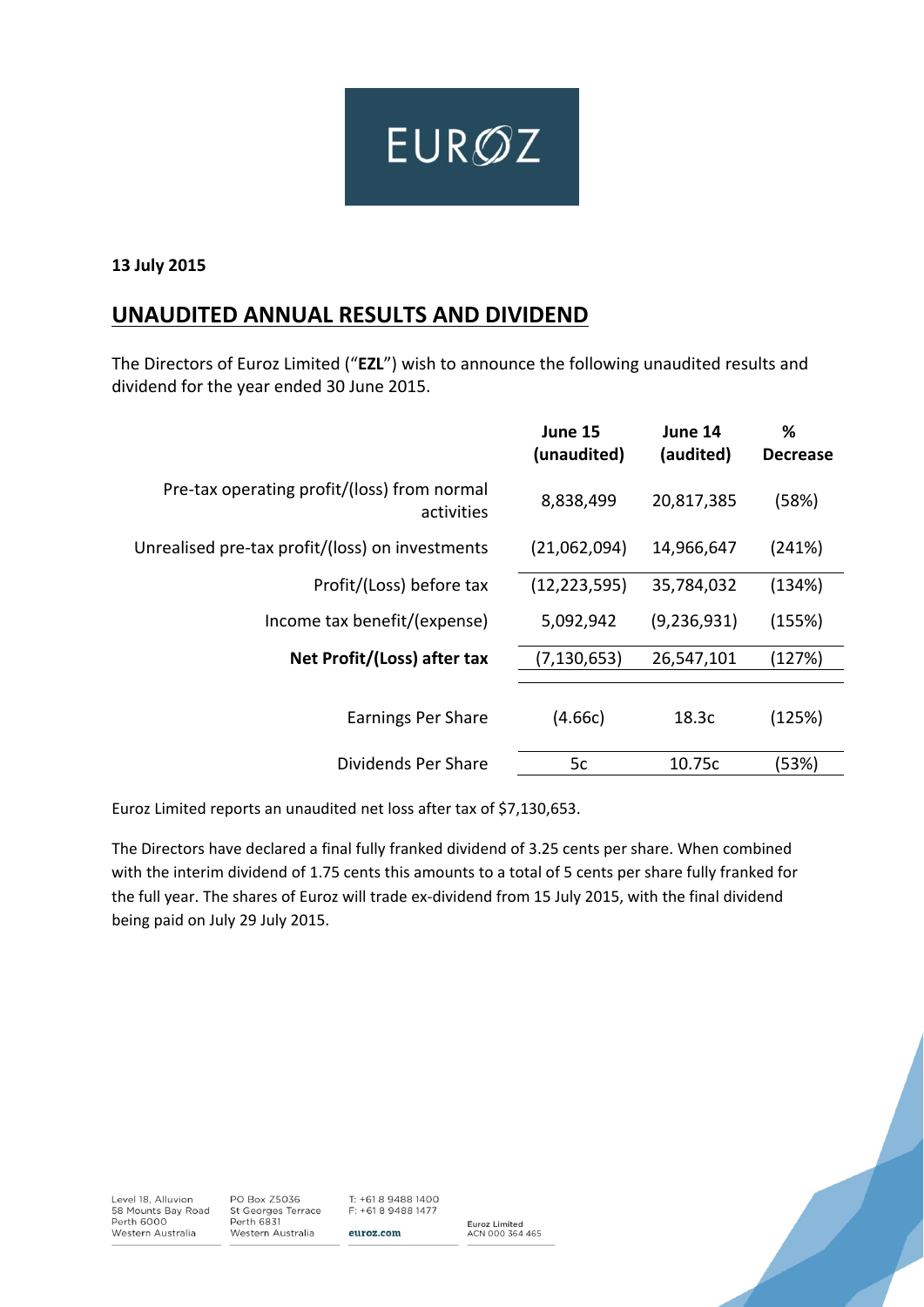We are pleased that our Euroz Securities and Westoz Funds Management divisions remained modestly profitable despite difficult market conditions in our Western Australian and resource related markets.

However, our significant long term investments in Westoz Investment Company ("WIC") and Ozgrowth Limited ("OZG") continue to have a material effect on our reported profitability. Shareholders should be aware that the non‐cash fluctuations in these investments at each balance date do not affect our underlying profitability, cash generation or ability to pay dividends.

The current year's headline net loss after tax of \$7,130,653 million is after accounting for the negative effect of a \$15 million after tax decrease in the market value of our investments including WIC and OZG.

We can report that a slightly stronger second half from Euroz Securities boosted our underlying unaudited cash earnings per share (EPS) for the year to approximately 5.0 cents per share.

## **Stockbroking**

### **Euroz Securities**

Our Euroz Securities business is a significantly stronger operation following the merger with Blackswan Equities at the start of the year. We are pleased that the integration of this business was seamless for clients and advisers, all one off costs have now been absorbed and we have doubled the number of our Private Client Dealing Advisers.

The Small Resources Index (Accum) fell 24% in this past year and it is a reasonable reflection of a soft Western Australian economy and the difficult markets that have been endured during this period. The Blackswan acquisition assisted brokerage revenues which were up 44% but lower Equity Capital Markets (ECM) activity resulted in corporate income being down for the year.

Despite this difficult environment we are pleased that Euroz Securities remains profitable and leveraged to an inevitable rebound in our markets.

## **Funds Management**

### **Westoz Funds Management ("WFM")**

The Listed Investment Companies WIC and OZG have performed in line with their investment universe of Western Australia and Western Australian connected companies. WIC and OZG retain high cash levels of \$46.7m and \$13.9m respectively, and we remain optimistic that we are coming off a low base, will deploy these funds into new opportunities and have strong leverage for investors when our markets improve.

Level 18, Alluvion 58 Mounts Bay Road<br>Perth 6000 Western Australia

PO Box Z5036 St Georges Terrace Perth 6831 Western Australia

 $T: +61894881400$ F: +61 8 9488 1477 euroz.com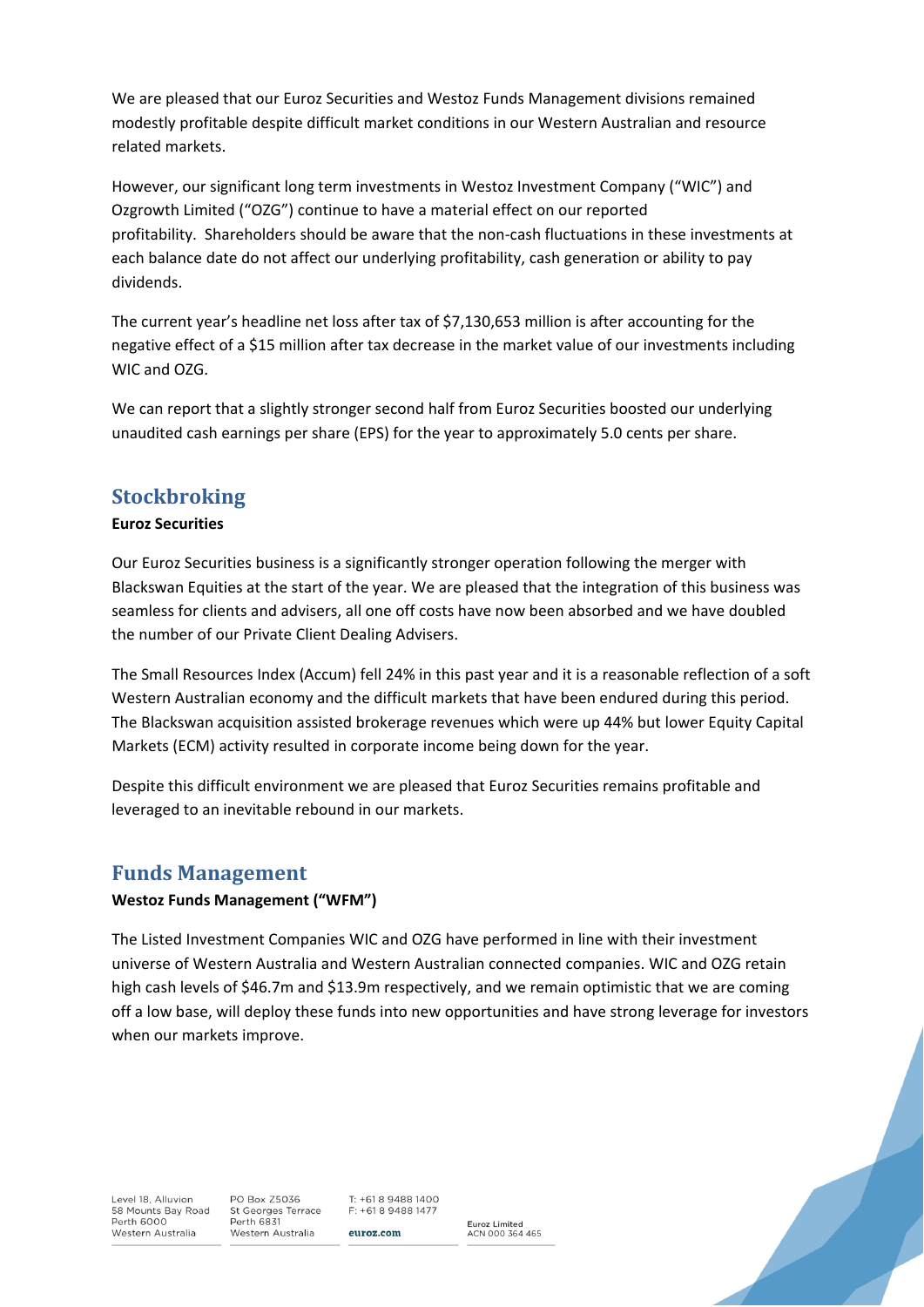#### **Westoz Investment Management**

Westoz Investment Management ("WIM") is a joint venture between Euroz Limited and Mr Steve Tucker that was established In July 2014 and is a long term strategy to create a quality, multi boutique funds management business. We expect to announce our first partnership in this area in the near term.

## **Wealth Management**

#### **Entrust Private Wealth Management**

We are excited by the emerging wealth management opportunities that are being attracted to our strong balance sheet and established brand. The post balance date acquisition of Entrust Private Wealth Management is a major growth initiative that seeks to leverage an established wealth management business with long term ongoing revenues as a platform for further acquisitions and organic growth. Entrust has a significant high net worth client base with Funds Under Management (FUM) of \$565 million which combined with existing Euroz Securities FUM creates a business currently managing \$754 million for clients.

### **Summary**

Executive Chairman Andrew McKenzie commented "The Directors are pleased that despite challenging markets we were still able to generate underlying profits and pay 5 cents in fully franked dividends for the year. We have worked extremely hard in the last year to closely manage our operating costs and yet invest in appropriate opportunities to refine our existing businesses."

"We have now laid the foundations for our strategy to build a more consistent base of underlying, recurring revenues through our growing wealth and funds management businesses whilst still retaining the transaction based upside of our traditional stockbroking business."

Level 18, Alluvion 58 Mounts Bay Road<br>Perth 6000 Western Australia

PO Box Z5036 St Georges Terrace<br>Perth 6831 Western Australia

 $T: +61894881400$ F: +61 8 9488 1477 euroz.com